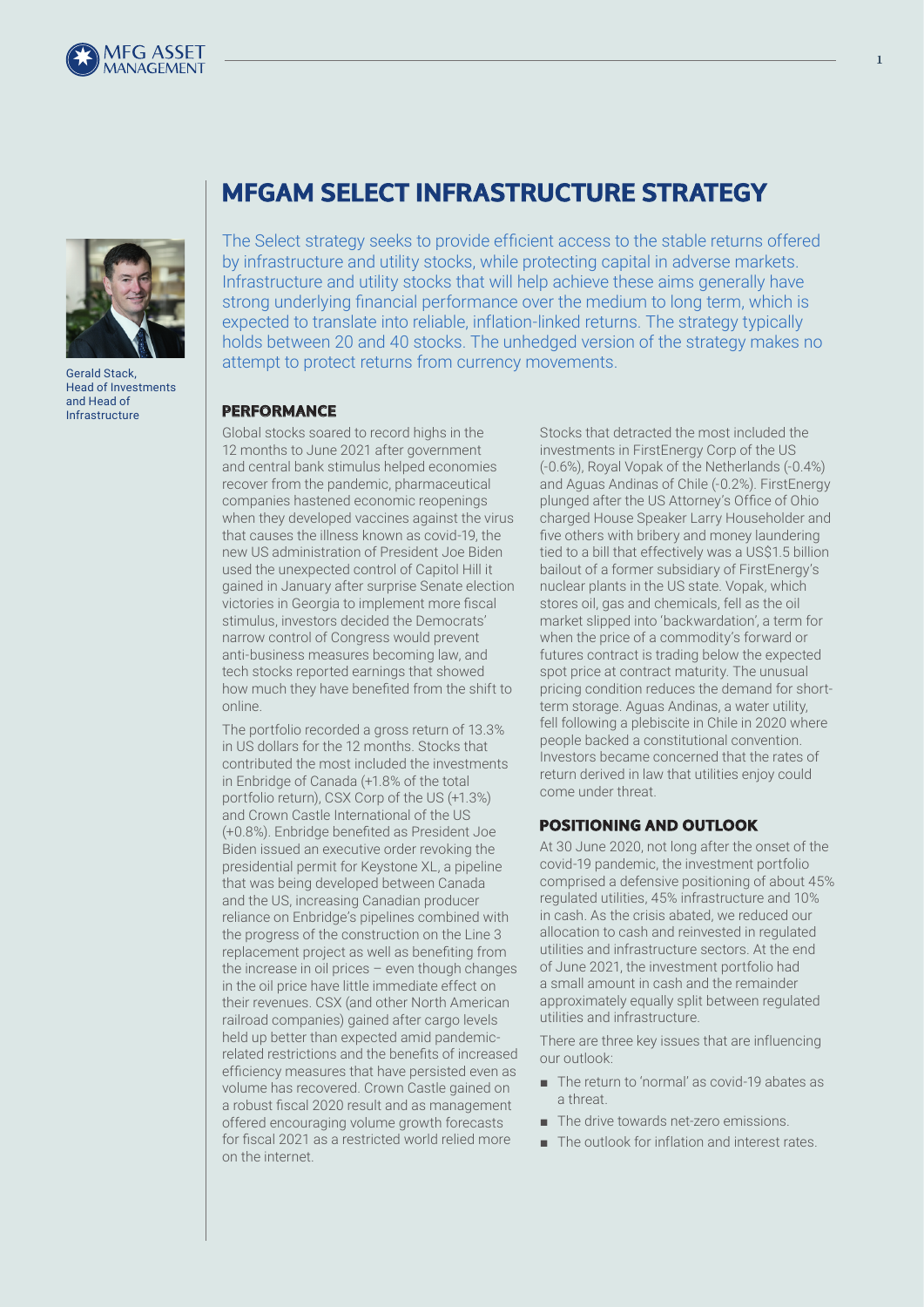

#### **Top-10 holdings at 30 June 20211**

| Security                        | Weight (%) |
|---------------------------------|------------|
| Transurban Group                | 7.0        |
| Enbridge Inc                    | 5.7        |
| Sempra Energy                   | 4.9        |
| <b>Atmos Energy Corporation</b> | 4.9        |
| Crown Castle International      | 4.9        |
| American Tower Corporation      | 4.8        |
| Vinci SA                        | 4.6        |
| Eversource Energy               | 4.2        |
| Xcel Energy Inc                 | 4.1        |
| Red Eléctrica Corporacion       | 3.9        |
| <b>Total</b>                    | 49.0       |

#### **Sector Exposure1**



#### **Geographical Exposure1**



#### **The return to 'normal'**

The businesses in regulated utility, communications infrastructure and rail sectors have proved resilient in the face of the economic upheaval forced by the pandemic.

- Regulated utilities typically generated financial performance in line with expectations. While the pandemic led to a reduction in the volume of electricity, gas or water transported by providers of essential services, these utilities were able to reduce their operating costs or work with their regulators to achieve financial performance in line with their expectations prior to the pandemic.
- Communications infrastructure businesses provide the infrastructure that supports the broadcasting and transmission of voice, video and data across communities. These businesses have benefited over the past decade from the explosion in the amount of data consumed through mobile, smart televisions and computer systems and were largely immune to the economic damage of lockdowns. We consider the outlook for continued strong growth in the volume of data broadcast across communications networks amid the transition to 5G networks well positions communications infrastructure companies in the coming decade.
- In the initial stages of the pandemic, rail companies in North America experienced sharp declines in freight

**2**

volumes. Notwithstanding this deterioration in activity, margins proved more resilient than expected and an acceleration in the implementation of productivity measures delivered leaner cost structures. Freight volumes rebounded in the second half of 2020, and in many instances they approached pre-pandemic levels by year end. The recovery in volumes revealed further lasting improvements in efficiency. Our outlook remains bright as we expect freight volumes to reflect a growing US economy and rail companies to become even more efficient.

The shutdown of aviation by governments in response to the pandemic crushed passenger numbers – the International Air Transport Association (IATA) estimates passenger numbers plunged 94% in April 2020. Such declines led to sharp share price declines for airport stocks in the first half of 2020. News of successful vaccine trials in November 2020 triggered a significant bounce in airport stocks. Notwithstanding higher share prices, the operating performance of airports remains depressed relative to pre-covid-19 levels and will take some time to recover. IATA estimates, for example, that global aviation passenger numbers in April this year were down by more than 65% compared with April 2019. As vaccines are rolled out, we expect the airports to experience significant growth in passenger numbers. IATA predicts a recovery to 2019 passenger levels by 2023.

Similar to airports, traffic on toll roads plummeted at the start of the pandemic as governments restricted freedom of movement and people opted to stay home. Toll roads have generally experienced a rebound of traffic from 2020 lows but subsequent waves of the pandemic have typically led to periodic reductions in traffic. However, where health outcomes have improved and government restrictions on movement have eased, strong improvements in traffic levels have occurred. Toll roads offer an essential service to communities and we are confident that, as the vaccine rollouts progress and society reopens, traffic levels will recover.

#### **The drive towards net-zero emissions**

Regulated electricity utilities are major beneficiaries of the energy transition already underway. Communities around the world are embracing the challenge to reduce carbon emissions to net zero as a key plank in limiting global warming to 1.5°C. The commonly agreed path to achieve net zero includes the replacement of fossil-fuelbased energy sources with renewable energy sources combined with a significant investment in the electricity grid to enable increased electrification of the economy. Increased renewables and increased electrification are key steps to reducing carbon emissions and both present meaningful opportunities for regulated utilities to expand their earnings. We expect that the transition to net zero is likely to underwrite decades of earnings growth for electricity utilities.

#### **The outlook for inflation and interest rates**

There has been much commentary over the past year about the likelihood of faster inflation and higher interest rates. Reports have shown evidence of an acceleration in inflation but we expect higher inflation to be a temporary phenomenon. Even so, we expect interest rates to increase somewhat from current levels. Increasing interest rates represent a challenge for infrastructure, as it does for all investment classes.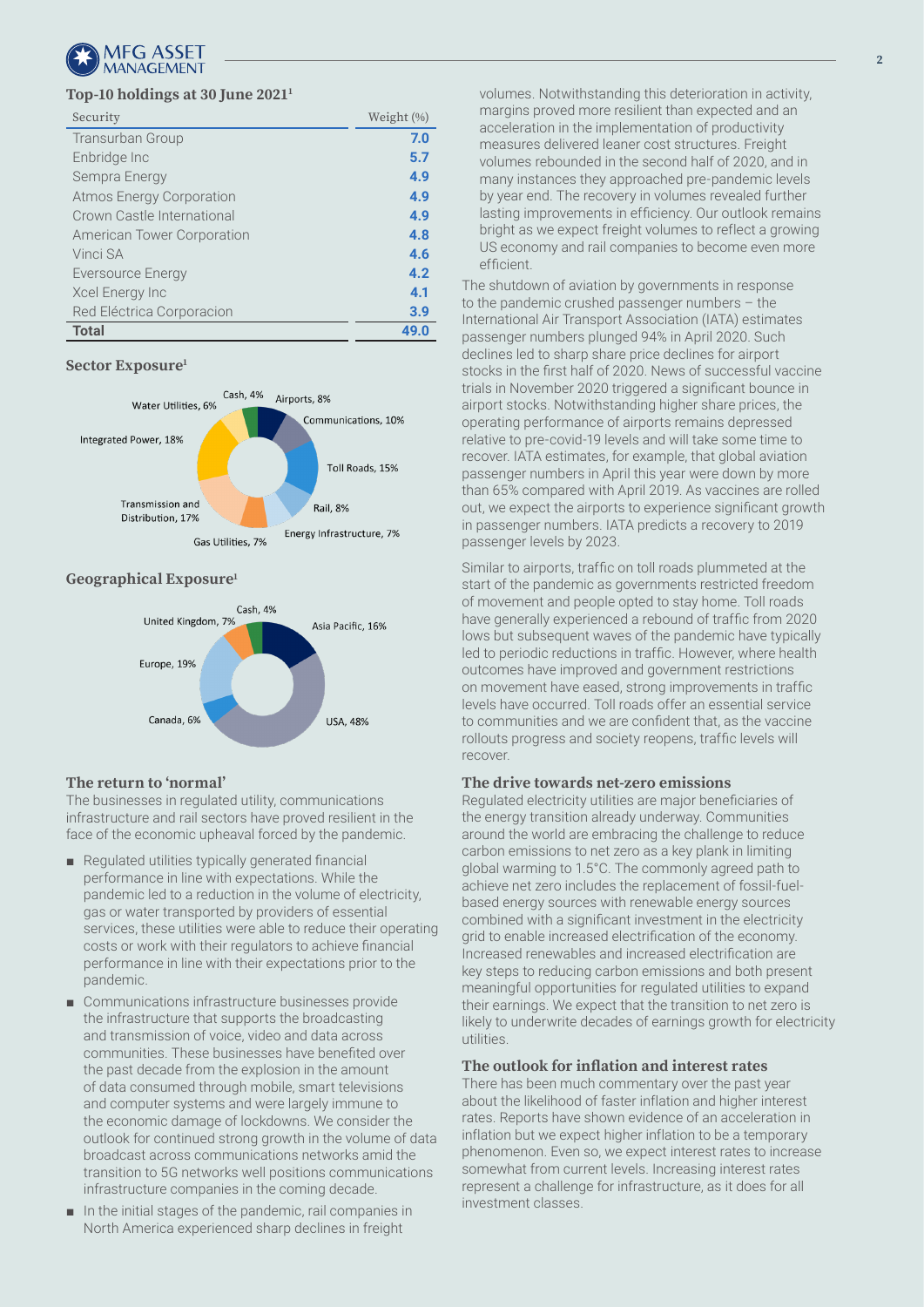

There are two key areas we focus on when considering inflation and interest rates:

- The impact on the businesses in which we invest. We remain confident that the businesses that meet our investment-grade infrastructure criteria are well placed to meet our investment expectations over the medium term even through a period of rising inflation and interest rates. The businesses that meet our criteria provide essential services and face minimal competition and as a result are often regulated or have long-term contracted revenues that allow for inflation. When inflation or interest-rate conditions become challenging, we consider that regulation or long-term contracts protect these businesses and enable them to earn a fair return. In addition, many infrastructure and utilities businesses have increased the duration of their debt over recent years, essentially locking in today's low interest rates for long periods, which makes them less sensitive to movements in interest rates. We are confident that any shifts in inflation and interest rates will fail to hamper the financial performance of the companies in the portfolio for the foreseeable future.
- Impact on valuations and on debt and equity markets. An increase in interest rates can be expected to lead to a higher cost of debt, and an increase in the rate at which investors value future earnings. (The higher this 'discount rate', the less investors are willing to pay for future income

streams.) Our forecasts and valuations take these factors into account. However, the history of financial markets leads us to expect increasing uncertainty if rates rise or look like rising. Stocks that are regarded as 'defensive' are often shunned when interest rates rise as investors prefer higher-growth sectors. However, it is our experience that provided businesses have solid fundamentals, their stock prices over the longer term will reflect their underlying earnings.

We believe that infrastructure assets, with their reliable earnings that are protected to a degree from inflation, are an attractive long-term investment proposition. The predictable nature of their earnings compared with those offered by other asset classes means that infrastructure assets can offer diversification benefits. In uncertain times, the reliable financial performance of infrastructure stocks can make them particularly attractive. An investment in listed infrastructure can reward patient investors and we remain confident that the strategy will continue to meet its objectives of delivering attractive risk-adjusted investment returns over the long term and protecting capital in adverse markets.

Gerald Stack

# **USD Performance as at 30 June 2021 2**

|                                                       | 1 year<br>(9/6) | 3 years<br>$(\%$ p.a.) | 5 years<br>$(\%$ p.a.) | 7 years<br>$(\%$ p.a.) | 10 years<br>$(\%$ p.a.) | inception<br>$(\%$ p.a.) |
|-------------------------------------------------------|-----------------|------------------------|------------------------|------------------------|-------------------------|--------------------------|
| MFG Global Select Infrastructure<br>Composite (Gross) | 13.3            | 6.5                    | 7.2                    | 7.2                    |                         | 8.5                      |
| MFG Global Select Infrastructure<br>Composite (Net)   | 12.4            | 5.7                    | 6.3                    | 6.3                    |                         | 7.6                      |

### **Rolling 3-year returns (measured monthly) 3**

| Against Global Infrastructure Benchmark | Last<br>12 months | Last<br>36 months | Last<br>60 months | Since inception<br>$(63$ months) |
|-----------------------------------------|-------------------|-------------------|-------------------|----------------------------------|
| Average excess return (% p.a.) (Gross)  | 3.4               |                   |                   |                                  |
| Outperformance consistency (Gross)      | 100%              | 100%              | 100%              | 100%                             |
| Average excess return (% p.a.) (Net)    | 2.6               | 7 R               | 3.3               | 3.4                              |
| Outperformance consistency (Net)        | 100%              | 97%               | 98%               | 98%                              |

#### **Capital Preservation Measures 4**

| <b>Adverse Markets</b>             | Last<br>36 months | Last<br>60 months | Since<br>inception |
|------------------------------------|-------------------|-------------------|--------------------|
| No. of observations                |                   | 14                | 30                 |
| Outperformance consistency (Gross) | 70%               | 64%               | 63%                |
| Down Market Capture Ratio          | 0.6               | D.6               |                    |

1 Portfolio positioning is based on a representative portfolio for the strategy. Sectors are internally defined and Geographical exposures are by domicile of listing. Exposures may not sum to 100% due to rounding.

Returns are for the Global Select Infrastructure Composite and denoted in USD. Performance would vary if returns were denominated in a currency other than USD. Inception date is 2 May 2013 (inclusive). Composite (Net) returns are net of fees charged to clients and have been reduced by the amount of the highest fee charged to any client employing that strategy during the period under consideration. Actual fees may vary depending on, among other things, the applicable fee schedule and portfolio size. Fees are available upon request. Refer to the GIPS Disclosure section below for further information.

4 Capital preservation measures are based on the Global Select Infrastructure Composite before fees in USD. An Adverse Market is defined as a negative return for the MSCI World NTR Index (USD). Outperformance consistency indicates the percentage of positive excess returns. The Down Market Capture Ratio shows if a strategy has outperformed a benchmark during periods of market weakness, and if so, by how much. Inception date is 2 May 2013 (inclusive).

Since

<sup>3</sup> Rolling 3-year returns are calculated based on the Global Select Infrastructure Composite in USD, rolled monthly for the duration of each period shown. The average excess return is then calculated for each period, with the outperformance consistency indicating the percentage of positive excess returns. Inception date is 2 May 2013 (inclusive). Composite (Net) returns are net of fees charged to clients and have been reduced by the amount of the highest fee charged to any client employing that strategy during the period under consideration. Actual fees may vary depending on, among other things, the applicable fee schedule and portfolio size. Fees are available upon request. The Global Infrastructure Benchmark is the S&P Global Infrastructure Net Total Return Index spliced with the UBS Developed Infrastructure and Utilities Net Total Return Index prior to 1 January 2015.